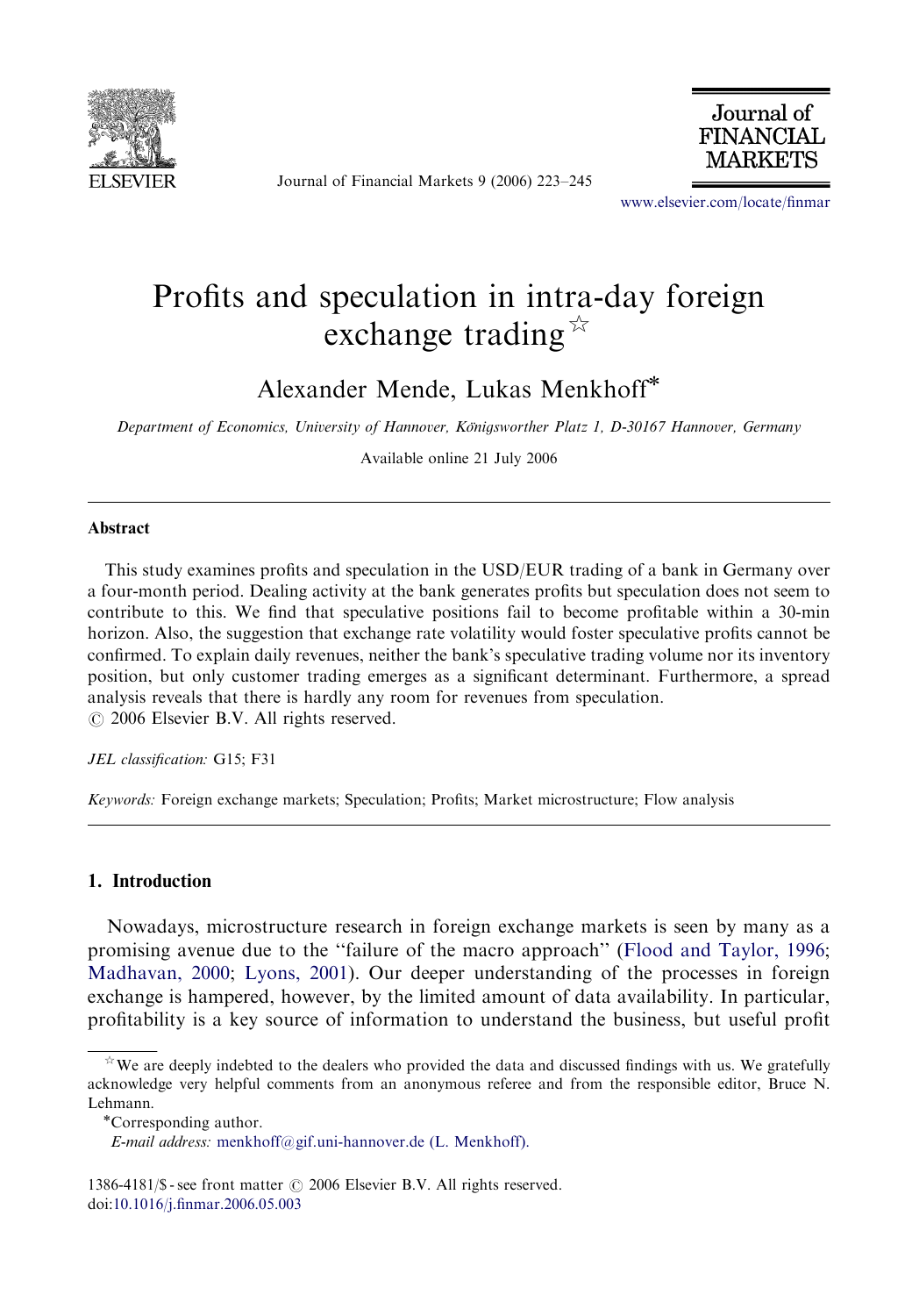figures are extremely rare. We contribute to the literature by analyzing a new data set which covers a much longer period than earlier studies. This allows us to apply new methods and to generate more reliable results. We find that our bank does make money in foreign exchange trading, but that speculation does not contribute much to this, if at all. Profits from speculation cannot be identified, either in an event study approach or by regressing potential determinants of profits. Moreover, analyzing spreads in nonspeculative trading reveals revenues that fully explain overall profits. Thus, it is not speculation, but providing intermediation services to customers that seems to explain profits best.

The issue of trading profitability is a core element of [Friedman's \(1953\)](#page--1-0) proposition that profitable speculation would stabilize exchange rate movements. Although the conventional view now seems to be that profits are neither necessary nor sufficient for stabilizing speculation it is nevertheless very interesting to know whether banks' foreign exchange speculation makes profits. Available evidence has not really been satisfying so far. There are several studies analyzing banks' position taking, with lower frequency data, such as monthly data ([Fieleke, 1981\)](#page--1-0) or weekly data ([Wei and Kim, 1997\)](#page--1-0). We know, however, that banks square their large open positions at the end of the day, hence these kinds of studies miss the bulk of intra-day position taking (see [Goodhart, 1988\)](#page--1-0). Unfortunately, evidence from intra-day data is even rarer. According to our knowledge, only two studies analyzing profitability in foreign exchange exist, i.e., [Lyons \(1998\)](#page--1-0) and [Yao \(1998\)](#page--1-0). Their studies are limited since their data sets are based on one week and five weeks of trading respectively, a disadvantage in identifying a volatile phenomenon ([Lyons, 1998\)](#page--1-0). So at this stage, there is still an obvious need for better data which allow for the application of more reliable approaches, and thus, for drawing more general conclusions.

Our data covers the complete tick-by-tick USD/EUR trading record of a bank in Germany over 87 days in 2001. This bank is a ''regular'' participant in foreign exchange markets as its activities show: first of all, the bank's trading volume in the market segment that we are analyzing is of about average size in comparison to the 33 foreign exchange trading banks in Deutsche Bundesbank's survey of the foreign exchange market in Germany (see details in the Appendix). Second, this bank offers the full range of products, i.e., spot as well as derivatives, it serves commercial as well as financial customers, it participates as a market maker and it conducts own-account trading. All this happens in several currencies. This bank is not as large as the banks covered by [Lyons \(1998\)](#page--1-0) or [Yao](#page--1-0) [\(1998\)](#page--1-0) but it is not so tiny that it could be considered marginal, either. Moreover, the bank is not as specialized as Lyons' dealer who trades in the interbank market only. In fact, this bank's customer share of trading volume is 38%, close to the average figure of 41% for the world-wide foreign exchange market [\(BIS, 2002,](#page--1-0) Table B.3). Finally, we identify considerable profits in our bank's foreign exchange trading, whereas Yao does not. Yao's results are somewhat surprising in light of the heavy trading and risk involved and may be due to non-representative circumstances.

Beside the comparison above, there is further information suggesting that the evidence presented here is of potential interest beyond the single case. When analyzing the kind of trading behavior of this bank's USD/EUR dealer, we found that the characteristics are the same as those found in other studies ([Osler et al. 2006,](#page--1-0) have examined this relation for other purposes). Moreover, foreign exchange markets seem to be so highly integrated that market-wide characteristics can be reproduced with our case data, such as the correlation between price changes and order flow in the sense of [Evans and Lyons \(2002\).](#page--1-0) As a last